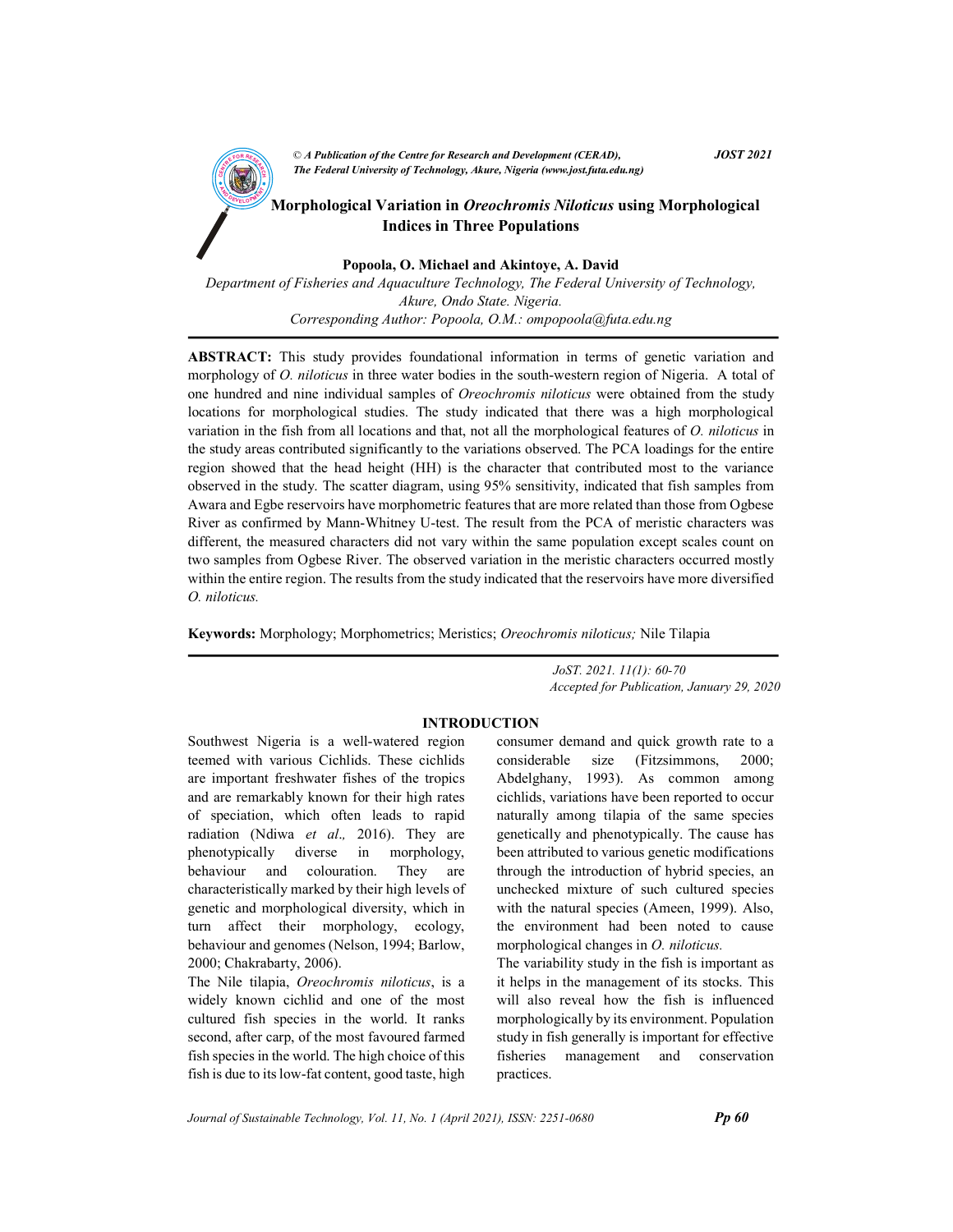### MATERIALS AND METHODS

#### Study Area

Egbe Reservoir in Ekiti State ( $7^{\circ}$  36'N and  $7^{\circ}$ ) 39' North and longitude  $5^{\circ}$  32' E and  $5^{\circ}$ 35), Awara Reservoir in Ikare Akoko (5° 30'and 6° 00' N 7° 30'and 8° 00'E) and River Ogbese, 6°43'N to 7°17'N and longitudes 5°26'E to 6°34'E both in Ondo State are important water bodies to the two States, they serve as sources of water and fishing sites for the people in the area.

#### Samples Collection and Preparation

A total of one hundred and nine individual samples of Oreochromis niloticus adult were obtained from three different water bodies. These were brought to the Department of Fisheries and Aquaculture Laboratory, Federal University of Technology, Akure where the morphometric and meristic characteristics of the fish were measured using calibrated measuring board according to Teugels (1982) aided with a ruler and a pair of divider/caliper. The characters measured in morphometrics are standard length (SL), total length (TL) caudal length (CL), head length (HL), body height (BH), caudal peduncle height (CPH), interorbital distance (IOD), ocular diameter (OD), pre-anal length (PL), predorsal length (PdL), and head height (HH). Other characters were the distances between dorsal and pectoral fins (DPD), pectoral and pelvic fins (PPD), pelvic and anal fins (PAD), and dorsal and anal fins (DAnD) (Figure 1).

Meristic characters consisting of the dorsal, anal, caudal, pectoral and pelvic fin rays were counted. Scales on the lateral lines were also considered. The fin rays fins were counted with the aid of a hand lens, as it magnifies the region to be counted.

#### Data Analysis

Data on morphometric and meristic characters were recorded on population basis.

Morphometrics and meristic data were analysed separately using Paleontological Statistical Test (PAST) software (Hammer et al.. 2001) because morphometric data changes continuously and is more susceptible to environmentally induced variability, unlike the meristic data which is discrete and fixed in early developmental stages (Simon *et al.*, 2010; Samaradivakara et al., 2012). To remove any size effect and differences on the morphometric an allometric formula designed by Elliott et al., (1995) was used to remove the length effects in the samples thus:

## $M_{\text{adj}} = M (L_s / L_o)^b$

Where M: original measurement,  $M_{\text{adj}}$ : size adjusted measurement, Lo: standard length of fish, Ls: overall mean of standard length for all fish from all samples in each analysis.

Parameter b was estimated for each character from the observed data as the slope of the regression of log M on log Lo, using all fish in each population. To clarify patterns of correlation among populations from various locations, Principal Component Analysis (PCA) was performed on the data. Cluster Analysis was performed on the morphometric and meristic data (Chiu, et al., 2002; Madec et al., 2003). Also, a canonical variate analysis was employed to observe if populations from various locations are significantly different and to identify morphometric and meristic characters by which this operational taxonomic unit could be diagnosed using PAST, a paleontological statistical software (Hammer et al., 2006). Population centroids with 95% confidence ellipses derived from the PCA was used to visualize relationships among the populations. A comparative analysis of the variables between populations using the Mann-Whitney U-test was also performed. The meristic data were also analysed as with the morphometric data but were not transformed.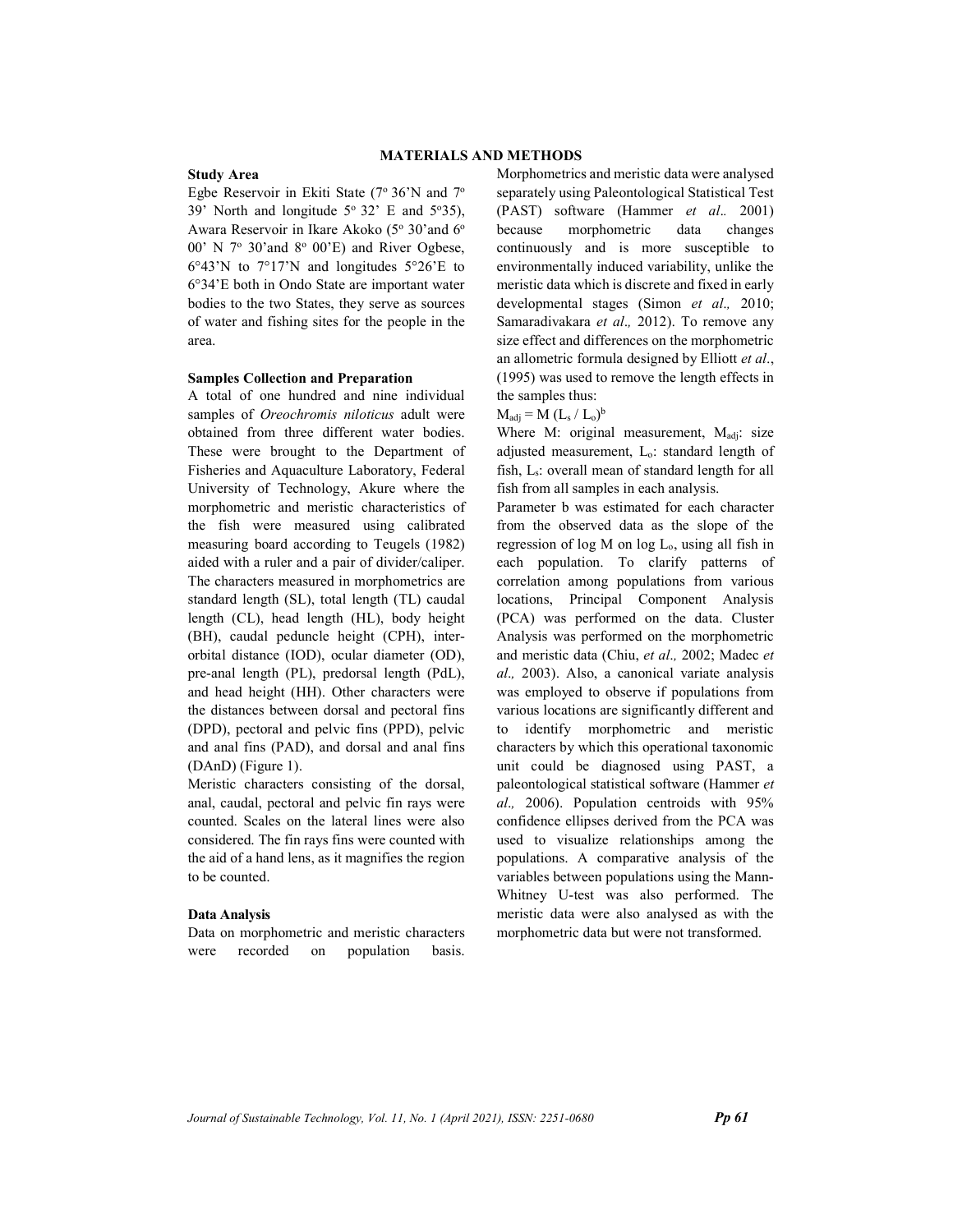

Figure 1: Measured morphometric characters (Adapted from Azua et al., 2017)

#### **RESULTS**

## Morphological Identification of the Samples

All the fish samples were morphologically identified initially as Oreochromis sp. of the family Cichlidae according to Trewavas (1983) and Olaosebikan and Raji (2013). Some of the observable features include the possession of extended dorsal fin with long spines and soft rayed portions. The spiny part is anteriorly located while the soft ray portion is posteriorly located. The fish samples from Egbe and Awara reservoirs had a total of 28 dorsal fin rays of which 16 were spiny and 12 were soft; while those from Ogbese River had 29 of which 17 were spiny and 12 were soft rays. All had 12 soft rays in common on the dorsal fin. All the samples had 3 spiny anal fin rays and soft ray of either 9 or 10. A single nostril was present at each side of the head. Cycloid scales were present on the body. The scales on the ventral part of the samples, especially between the pectoral and pelvic fins were noticeably smaller than those on the flank. The caudal fin was truncated with vertical bar/stripes. The variations agree with the assertions of GISD (2018) on O. niloticus.

#### Morphometrics

The standard length (SL) of the sampled fish ranged from 80 mm - 119 mm (Egbe Reservoir), 88 mm - 141 mm (Awara Reservoir), 88 mm - 158 mm (Ogbese River). Thus, a range of 80 mm - 158 mm was the SL of the samples from all populations. Skewness and kurtosis measure the distribution pattern of variables in the data set.

The results of the Principal Component Analysis (PCA) conducted on 15 morphometric characters for 109 fish samples from the three water bodies in Southwest Nigeria, is shown in Table 1. The first five components accounted for the significant variance with a total of 86.060% variance, the first PC accounting for 57.998% of the total variance and the Jolliffe cut-off was 8.92.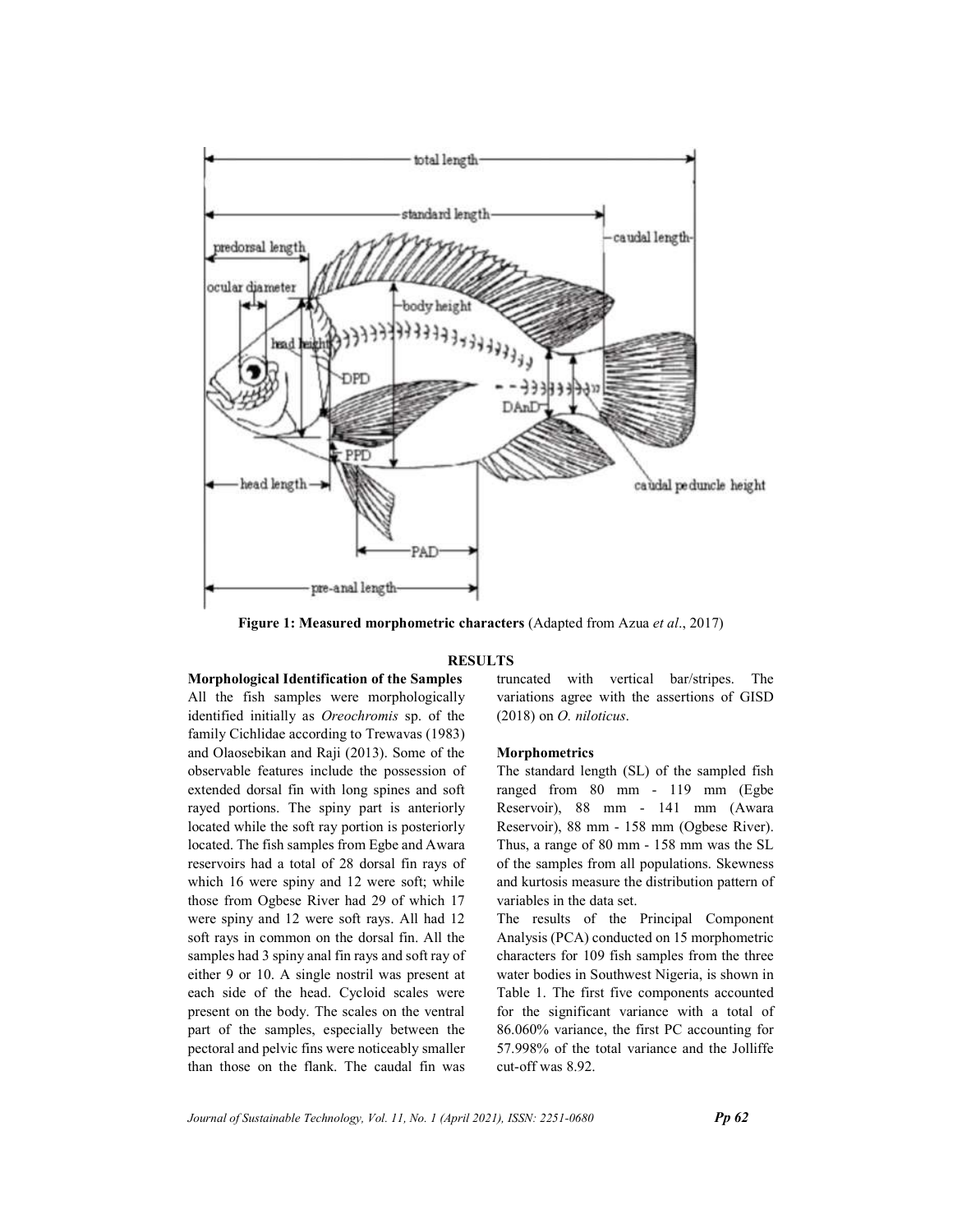| $\overline{\phantom{a}}$ |            |
|--------------------------|------------|
| Eigenvalue               | % variance |
| 103.492                  | 57.998     |
| 19.530                   | 10.944     |
| 11.371                   | 6.373      |
| 9.936                    | 5.568      |
| 9.236                    | 5.176      |
| 6.062                    | 3.397      |
| 5.574                    | 3.124      |
| 4.835                    | 2.710      |
|                          |            |

Table 1: The Principal Component Analysis Summary Showing the Eigen Values and Percentage (%) Variance for Oreochromis niloticus sampled from the three Water Bodies

Eigenvalue  $\geq$  Jolliffe cut-off: 8.92 is significant.



Figure 2: Loadings Plot for PC1 showing variability in different morphometric features for fish samples from all populations

Standard length (SL), total length (TL) caudal length (CL), head length (HL), body height (BH), caudal peduncle height (CPH), inter-orbital distance (IOD), ocular diameter (OD), pre-anal length (PL), predorsal length (PdL), and head height (HH), distances between dorsal and pectoral fins (DPD), pectoral and pelvic fins (PPD), pelvic and anal fins (PAD), and dorsal and anal fins (DAnD).

## Variation in Morphometric Characters as Revealed by Loadings

Figure 2 contains the PCA loading of the three populations studied. From the Figures, each bar represents a morphometric character and its height gives a measure of its contribution to the variance in the component considered. The PCA loading (Figure 2) indicated that the head height (HH) is the character with the highest contribution to the variance followed by the pre-anal length (PL), then the predorsal length (PdL), while the ocular diameter (OD gave the least contribution to the variance.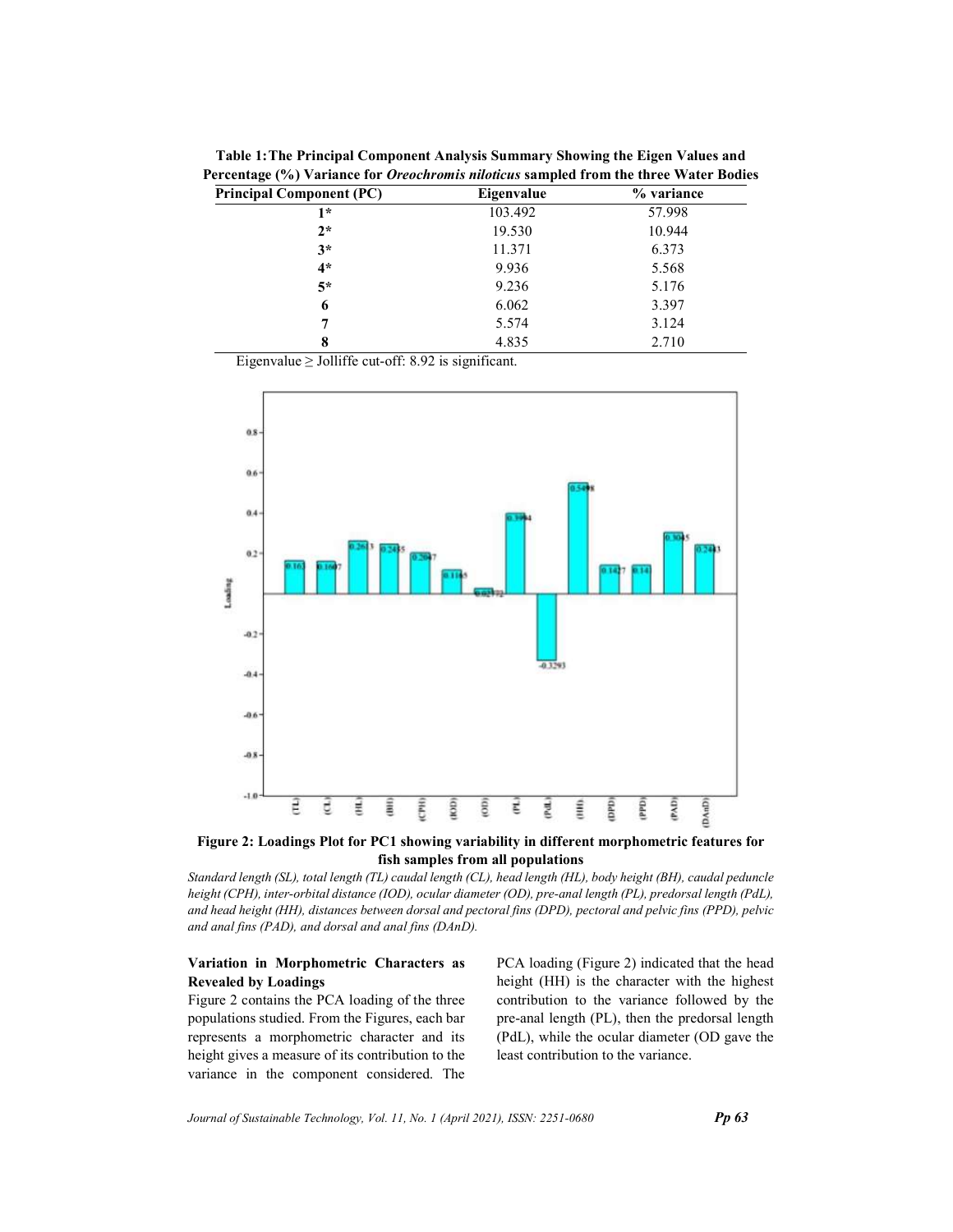## Variation in Morphometric characters as shown by Scatter diagram

The Scatter diagram showing the variation and relationship among specimens is shown in Figure 3. Each population is marked out with an ellipse at 95% sensitivity. The three populations intersect, indicating the uniqueness of certain morphometric features, as such, shared common taxa. While some are closely placed, it can also be seen from the scatter that the samples differ significantly in morphometric features by the fair spread of some samples within the ellipses.

### Hierarchical Clustering

Figure 4 shows the classical clustering of the samples across all populations using Euclidean Similarity Index (ESI). The result showed two taxa with a single main taxon consisting of virtually all the samples. The second taxon had just one sample from Awara as revealed by the morphometric data analysis. The main taxon was further branched into two with a branch containing some samples from Awara Reservoir, while the other contained the rest of the samples in the three water bodies of Southwest Nigeria and they were all further branched into more clades. The clustering showed that they have a common root and that some are closely related in the upper region while the other few ones were not. It could be inferred from the diagram that the fish are closely related but differ from each other based on the differences in their morphometry. This could be seen from the third taxon.

The meristic characters of the sampled fish of each population vary slightly from the other. All measured meristic features were observed unvaried within the same population except scales count on two samples observed to be 21 and 22 from Ogbese River, while others had 23 each. Some of these characters were also observed unvaried across all populations, these include the soft dorsal fin ray which amounted to 12 each, pelvic fin ray totaling 6 on each fish; the caudal fin ray totaling 18 and the spiny anal fin ray observed to be 3 on all samples. All these are within the range previously recorded for Oreochromis niloticus.



Figure 3. PCA Scatter Diagram (PC2 and PC3) showing the variability and linkage of Oreochromis sp. across all populations as revealed by their morphometric characters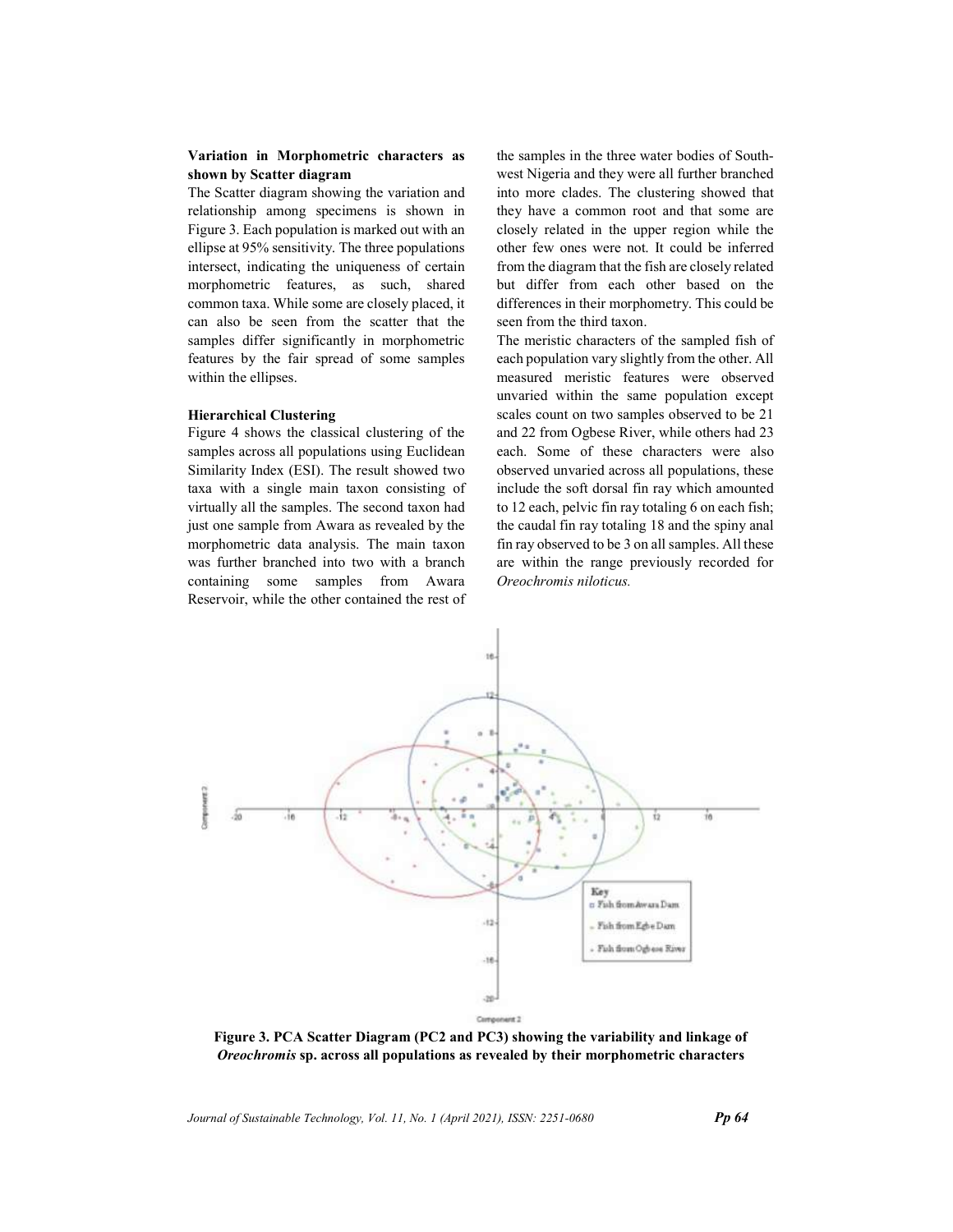

Figure 4: The Hierarchical Clustering of Samples based on their Morphometric Features Meristic Variability of Sampled fish.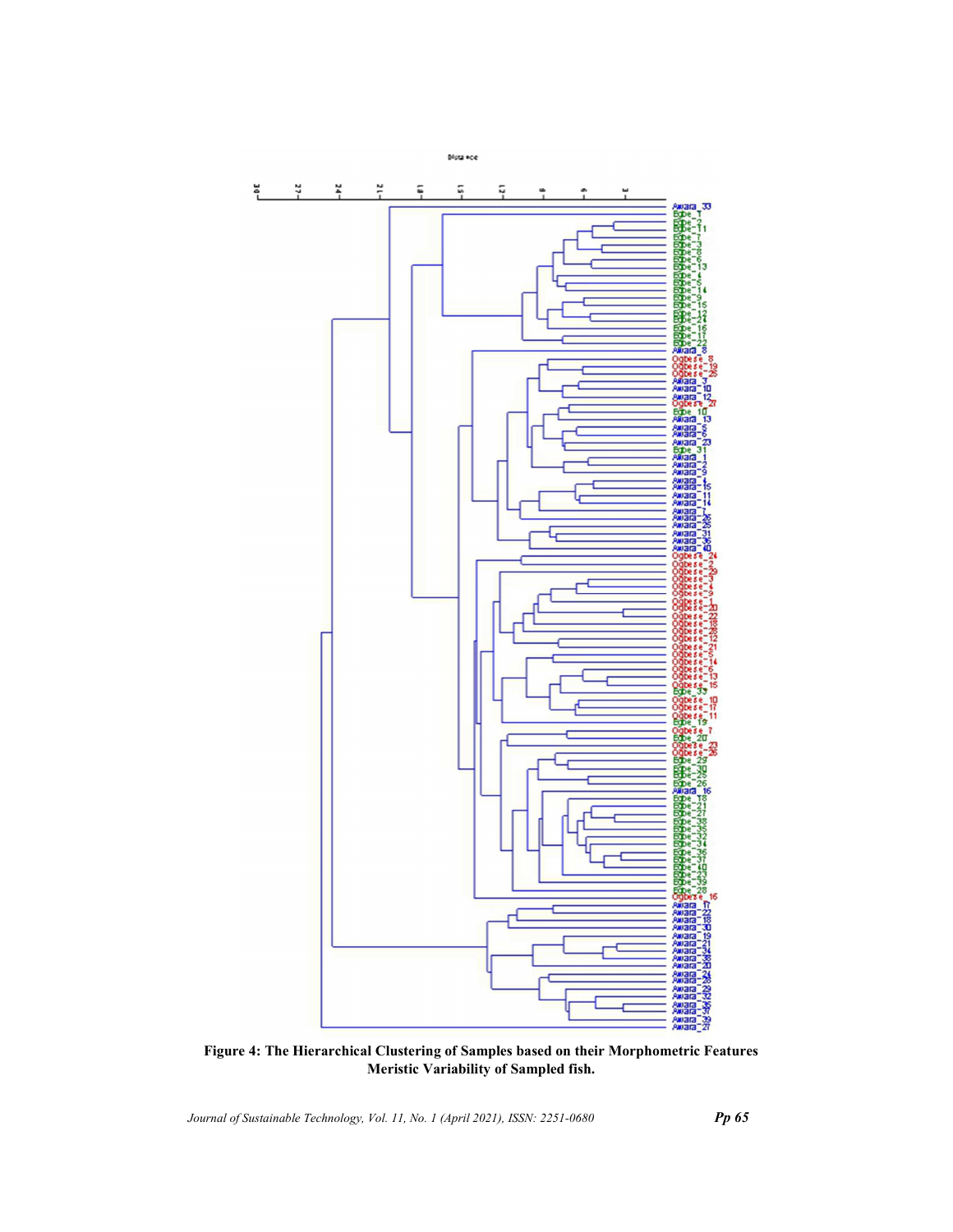## Principal Component Analysis for Meristic Counts

There was observed variation in sampled fish across the water bodies. Table 2 contains the PCA summary of all the water bodies done while disregarding the group option. The Jolliffe cut-off was 0.053 accounting for the significance of only PC1 and PC2 with a total of 93.62% variance.

# Meristic features

**Principal Component Analysis for Meristic** Variability according to PCA Loadings of<br>
Counts<br>
There was observed variation in sampled fish<br>
considering territorial partitioning between the<br>
across the water bodies. Table 2 Considering territorial partitioning between the water bodies, the Principal Component Analysis indicated that there was variation in some of the meristic characters in the region under study. The PC1 loading plot (Figure 5) indicated that the dorsal spiny fin ray and the anal soft fin ray contributed equally the same measure of variation to the observed percentage variation in the PC1, while the pectoral fin ray was next and the scale count indicated little contribution to the observed variation.

Table 2: The Principal Component Analysis summary showing the eigenvalues and Percentage (%) variance for values of meristic features of sampled tilapia in all water bodies.

| PС      | Eigenvalue | % variance |  |
|---------|------------|------------|--|
| $1*$    | 0.469      | 69.382     |  |
| ኅ*<br>∸ | 0.164      | 24.238     |  |
|         | 0.043      | 6.380      |  |



samples from all populations  $(FR = fin ray)$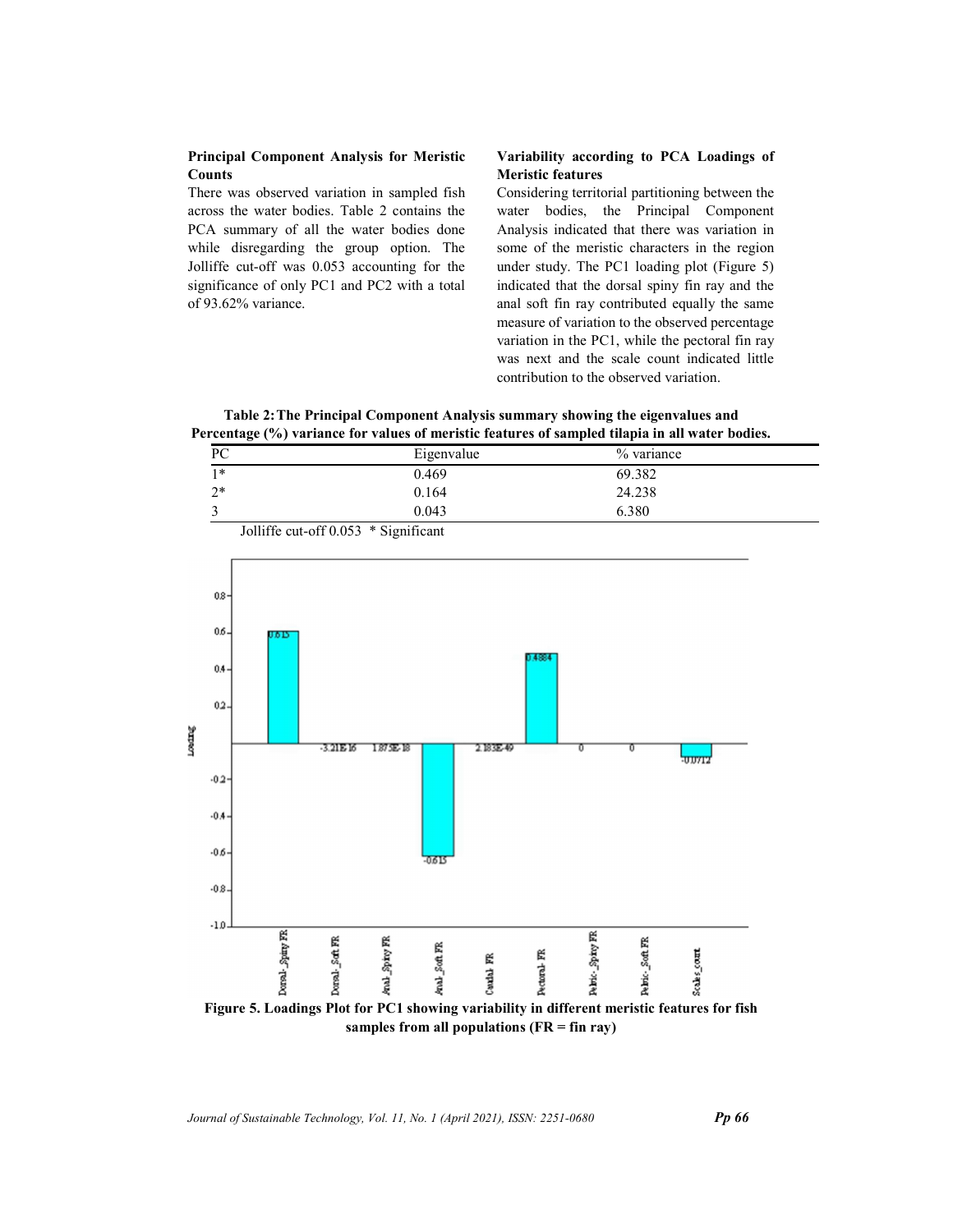#### Variation in Meristic characters

The scatter plot for the meristic count is shown in Figure 6. The plot indicated that each population is related. The biplot (shown as lines) revealed that the dorsal spiny, anal soft and pectoral fin rays had significant contributions to the observed variation. The biplot also revealed that scales count contributed to the variation only observed with the sample from Ogbese River. The scatter diagram also showed that there was no variation among samples within Egbe Reservoir and Awara Reservoir (each has single point on the plot while Ogbese has four) concerning their meristic features.



Figure 6. PCA Scatter Diagram (PC2 and PC3) showing the variability and linkage of Oreochromis sp. from all populations as revealed by their meristic characters

#### DISCUSSION

## The contributions of morphometric and meristic features to observed variations

This study indicated that not all the morphological features of O. niloticus in the study areas contributed significantly to variations observed. There was a high morphological variation in the studied features of the fish which agrees with the assertions by many authors (Naeem and Salam, 2005; Ndiwa et al., 2016; Azua et al., 2017). Mwanja et al., (2016) noted that there was a high variation in the morphological features of O. niloticus, which was due more to size than shape. The result from this study indicated that the observed variations were both of size and shape. The head height (HH), the pre-anal length and pre-dorsal length were responsible for most of the observed morphological variations. The head height gave the highest contribution to the observed variations, which was true for all the water bodies. Agostinho et al. (2008) opined that reservoirs greatly affect the composition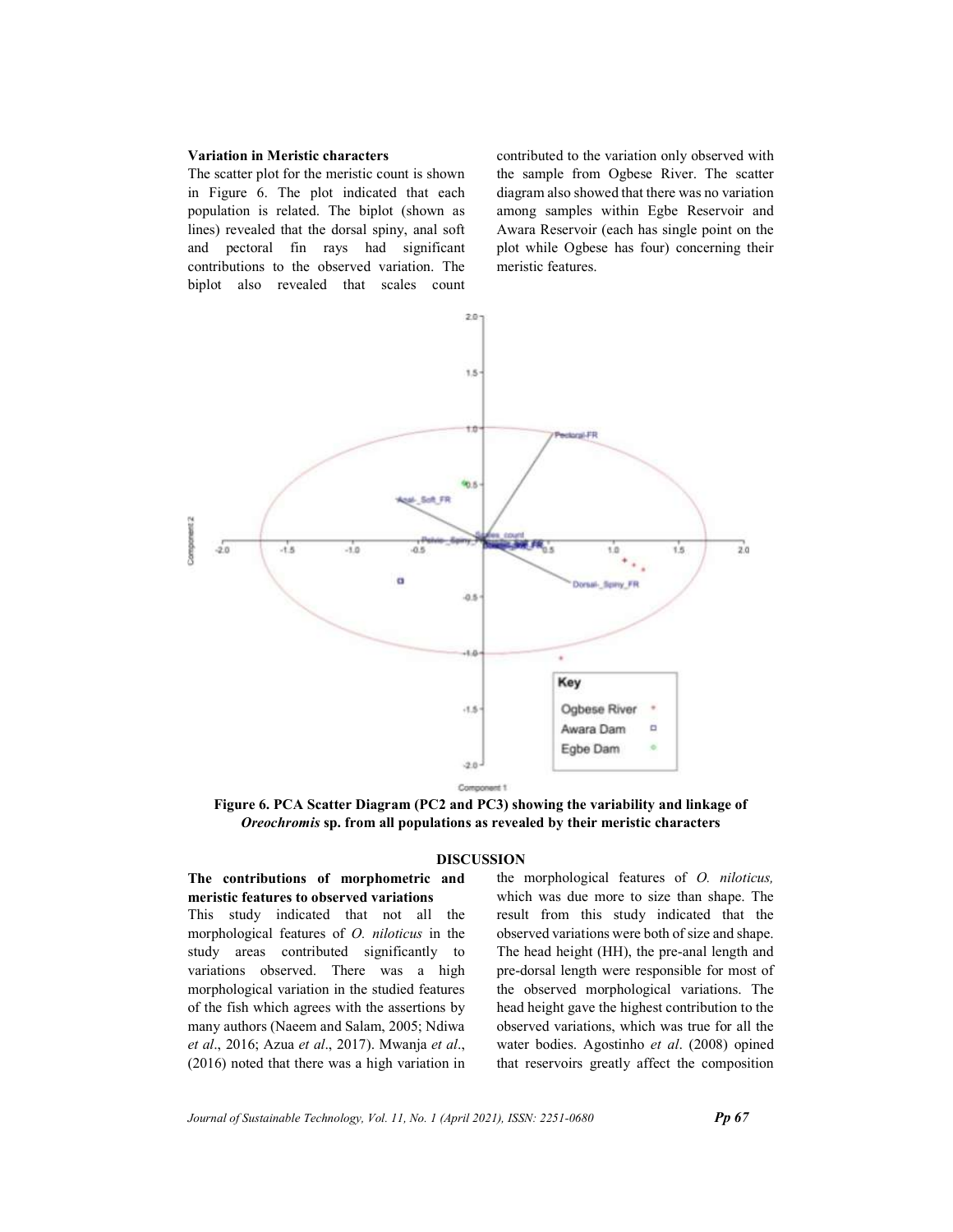and structure of fish aggregation, hence present relevant spatiotemporal diversity. Discriminant analyses give the characters that contributed to the discrimination of the populations. In discriminant analyses (PCA), HH, PaL and PdL contributed majorly to principal component analysis 1. Morphometrics of the head and body depth have been observed to be the most important characters for fish population discrimination. Leslie & Grant (1990) observed this on angler fish (Lophius vormernus), and Haddon & Willis (1995) on Pacific herring (Clupea pallasi). However, fishes generally demonstrate greater variance in morphological characters both within and between populations compared with other vertebrates, and they are prone to environmentally induced morphological variation (Allendorf, 1988; Thompson, 1991; Wimberger, 1992), resulting in different feeding environment, prey types, food availability or other features.

The meristic features variations had a different trend. The meristic feature did not vary within all populations, the high variation recorded for within populations was only within Ogbese. The meristic feature within each of Awara and Egbe Reservoirs had zero variance which implies that both location are reservoirs and organisms found in the same environment exhibit similar morphological features. The result from the three water bodies indicated that tilapia tends to adapt to its environmental changes for survival leading to variations observed in this study, also, that the two reservoirs had more diversified fish. Popoola et al., (2014) indicated that genetic diversity within a population is highly crucial for adaptation to changing environments, which will in turn enhance the survival of species.

## **CONCLUSION**

The observed morphometric discreteness in relation to the sampling sites showed that environmental factors are affecting the phenotypic discreteness of O.niloticus populations, which revealed that the observed differences are caused by some intermingling between populations. The use of molecular genetic markers such as microsatellite (Turan et al., 1998) and mitochondrial DNA (mt-DNA) applications (Shaw et al., 1999) would be definitive methods of examining the genetic component of phenotypic discreteness between geographically isolated regions, which will help the proper management of this stock.

### ACKNOWLEDGEMENTS

The authors wish to thank Akinboro Temitope for the assistance rendered during fish procurement from artisanal fishermen from the study locations.

## **REFERENCES**

- Abdelghany, E. A. (1993). Food and feeding habits of Nile tilapia from the Nile River at Cairo, Egypt, In: Reintertsen, L., Dahle, A., Jorgensen, C., Twinnereim R. (editors), Fish Farm Technology, A.A. Balkema, Rotterdam, The Netherland, Pp: 447-453.
- Agostinho, A.A., Pelicice, F.M. and Gomes, L.C. (2008). Dams and the fish fauna of the Neotropical region: impacts and management related to diversity and fisheries. Brazilian Journal of Biology, 68(4, Suppl.): 1119-1132. dx.doi.org/ 10.1590/S1519-69842008000500019
- Allendorf, F.W. (1988). Conservation biology of fishes. Conservation Biology 2, 145– 148.

http://dx.doi.org/10.1023/A:1024155731 112

Ameen, M. (1999). Development of guiding principles for the prevention of impacts of alien species. Paper presented at a Consultative Workshop in Advance of the 4th Meeting of SBSTTA to the CBD. Organized by IUCN-Bangladesh at Dhaka on 25 May, 1999.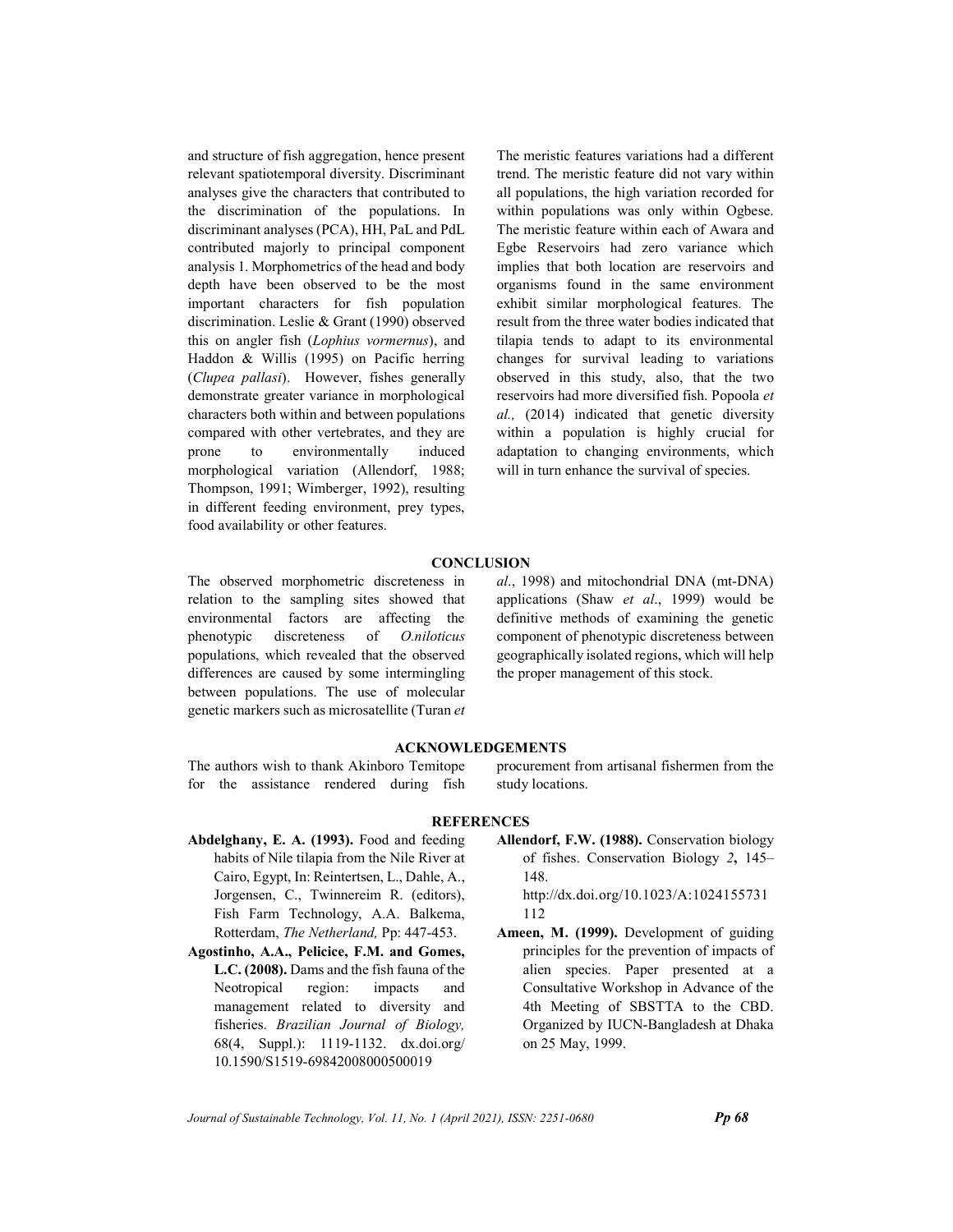- Azua, E.T., Akaahan, T. J. and Akogwu, S. A. (2017). Variation in the Morphometry Measurements of Two Tilapia Fish Species in Relation to Their Body Weight Obtained from Lower Benue River at Makurdi, Benue State Nigeria. Fisheries and Aquaculture Journal, 8: 208-212. http://dx.doi:10.4172/2150-3508.1000208
- Barlow, G. (2000). The Cichlid fishes: the nature's grand experiment in evolution. Perseus publishing, Cambridge, Massachusetts. 351.
- Chiu, Y. W., Chen, H. C., Lee, S. C. and Chen, C. A. (2002). Morphometric analysis of shell and operculum variations in the viviparid snail Cipangopaludina chinensis (Mollusca: Gastropoda) in Taiwan. Zoological Studies, 41:321–341. http://dx.doi:10.13918/j.issn.2095- 8137.2014.6.510
- Elliott, J.M., Hurley, M.A. and Fryer, R.J. (1995). A new, improved growth model for Brown Trout, Salmo trutta. Functional Ecology, 9, 290–298. http://dx.doi: 10.2307/2390576
- Fitzsimmons, K. (2000). Tilapia the most important aquaculture species of the 21st century, pp. 3-8. In. K. Fitzsimmons and J. C. Filho, (Ed), Tilapia Aquaculture in the 21st Century. Proceedings of the Fifth International Symposium on Tilapia in aquaculture, Vol. 1, 320p.
- Global Invasive Species Database (2018). Species profile: Oreochromis niloticus. Downloaded from http://www.iucngisd.org/gisd/species.php? sc=1322 on 18-10-2018.
- Haddon, M. and Willis T.J. (1995). Morphometric and Meristic comparison of orange roughy) Hoplosethus atlanticus: Trachichthyidae) from the Puysegur Bank and Lord Howe Rise, New Zealand and its implications for stock structure. Marine Biology. 12: 19-27.
- Hammer, G., Cooper, M., Tardieu, F., Welch, S., Walsh, B., van Eeuwijk, F., Chapman, S. and Podlich, D. (2006). Models for navigating biological complexity in breeding improved crop plants. Trends Plant Sci., 11(12):587-93.
- Hammer, Ø., Harper, D.A.T., and P. D. Ryan, (2001). PAST: Paleontological Statistics Software Package for Education and Data Analysis. Palaeontologia Electronica 4(1): 9pp.
- Leslie, R. W. and Grant, W. S. (1990). Redescription of the Southern African Anglerfish, Lophius vomerinus Valenciennes, 1837 (Lophiiformes: Lophiidae) Copeia 1991, (3): 787-800.
- Madec, L., Bellido, A. and Guiller, A. (2003). Shell shape of the land snail Helix aspersa in North Africa: further evidence of a phylogeo-graphical splitting. Heredity 91:224–231. DOI: 10.1038/sj.hdy.6800301
- Mwanja, M., Ondhoro, C., Sserwada, M., Achieng, P., Ddungu, R. and Mwanja, W. (2016). Morphological variation of Nile tilapia populations from major water bodies of Uganda. Uganda Journal of Agricultural Sciences, 17 (1): 21 - 32. http://dx.doi: 10.4314/ujas.v17i1.3
- Naeem, M. and Salam, A. (2005). Morphometric study of freshwater bighead Aristichthys nobilis from Pakistan in relation to body size. Pakistan Journal of Biological Sciences. 8(5):759-762. http://dx.doi: 10.3923/pjbs.2005.759.762.
- Ndiwa, T. C., Nyingi, D.W., Claude, J. and Agne J. (2016). Morphological variations of wild populations of Nile tilapia (Oreochromis niloticus) living in extreme environmental conditions in the Kenyan Rift-Valley. Environmental Biology of Fishes 99:473-485. http://dx.doi:10.1007/s10641-016-0492-y
- Nelson, J. S. (1994). Fishes of the world. Third edition. John Wiley & Sons, Inc., New York. 600 p.
- Olaosebikan, B.D. and Raji, A. (2013). Field Guide to Nigerian Freshwater Fisheries (Revised Edition), p 107.
- Popoola, O. M., Fasakin, E.A. and Awopetu, J. I. (2014). Genetic variability in cultured and wild populations of Clarias gariepinus (Osteichthys: Clariidae) Using Random Amplified Polymorphic DNA (RAPD) Marker. Croatian Journal of Fisheries, 72, 5 – 11 http://dx.doi.org/10.14798/72.1.712